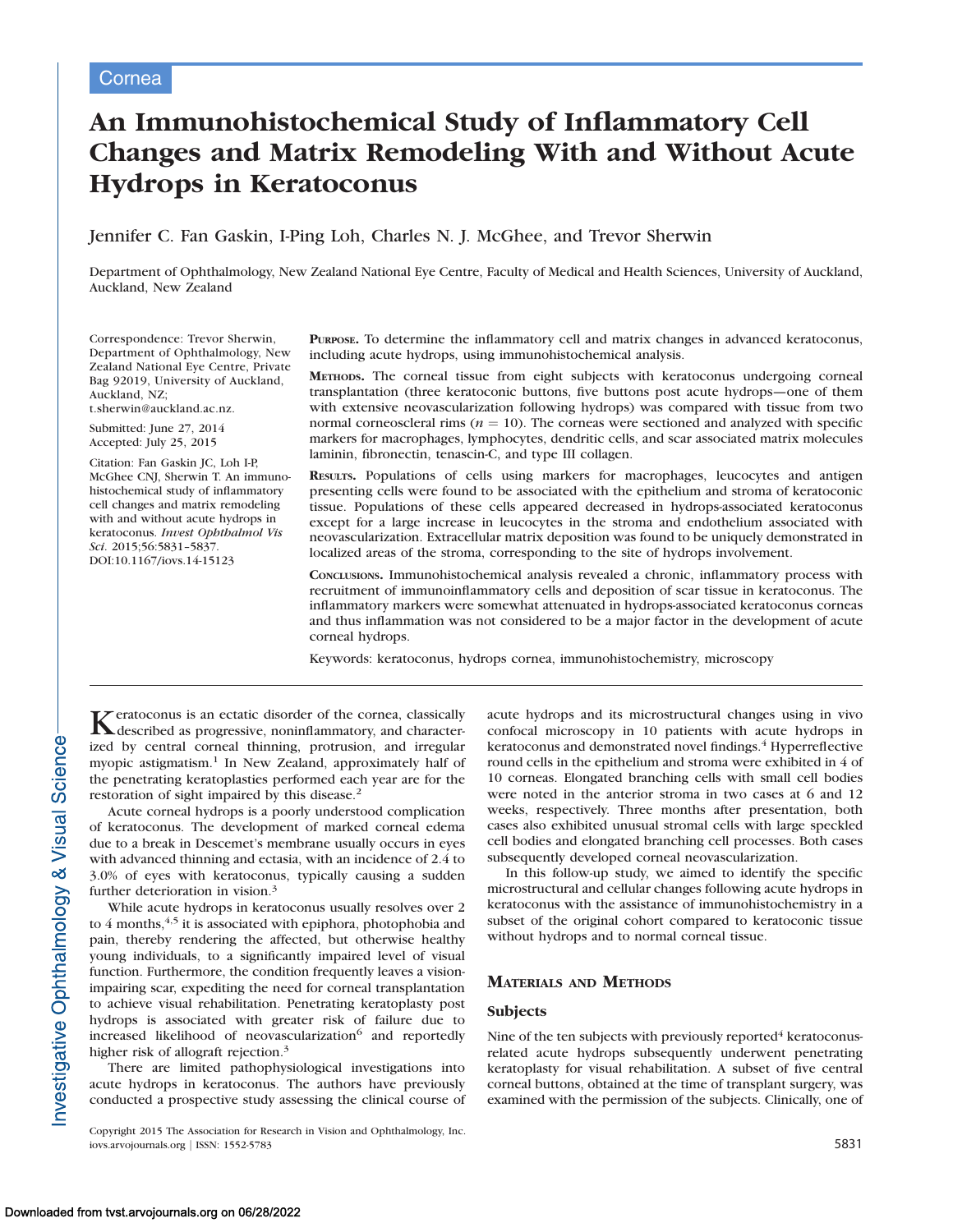| Antibody           | Description                                                 | <b>Dilution</b> | Source                              |
|--------------------|-------------------------------------------------------------|-----------------|-------------------------------------|
| Laminin            | Rabbit anti-mouse polyclonal IgG                            | 1:60            | Sigma, L-9393                       |
| Langerin           | Monoclonal mouse anti-human IgG2b                           | 1:20            | Leica Biosystems, NCL-Langerin      |
| $CD11c-Cv5$        | Mouse anti-human IgG1, $\kappa$                             | 2:1             | BD Pharmingen, 551077               |
| CD11b-Alexa 488    | Rat anti-mouse IgG2b                                        | 2:1             | BD Pharmingen, 557672               |
| $CD45-LCA$         | Monoclonal mouse anti-human, IgG1, κ                        | 1:4             | Dako, M0701                         |
| Fibronectin        | Mouse anti-human monoclonal IgG1                            | 1:100           | Sigma-Aldrich, F-0916               |
| Tenascin-C         | Mouse anti-human monoclonal IgG1                            | 1:100           | Abcam, AB82449                      |
| Collagen III       | Mouse anti-human IgM                                        | 1:80            | AbD-Serotec, 2150-0081              |
| Biotin             | Goat anti-biotin polyclonal IgM                             | 1:60            | Sigma-Aldrich, S-9265               |
| Streptavidin       | Streptavidin-Cv3                                            | 1:200           | GE Healthcare, PA-43001             |
| <b>HLA-DR-FITC</b> | Monoclonal mouse anti-human IgG <sub>2a</sub> H+L, $\kappa$ | 1:5             | BD Pharmingen, 347363               |
| Cy <sub>3</sub>    | Goat anti-rabbit                                            | 1:400           | Jackson ImmunoResearch, 115-165-003 |
| Alexa $546$        | Goat anti-mouse IgG                                         | 1:1000          | Molecular Probes, A-11003           |

TABLE 1. Panel of Antibodies Used in This Study

these five buttons exhibited extensive neovascularization. Three buttons exhibiting keratoconus but no hydrops were also obtained at the time of penetrating keratoplasty. Two normal, peripheral, corneoscleral rims obtained following removal of the central 8.00 mm for penetrating keratoplasty, were also subjected to the cellular and microstructural analyses. Informed consent was obtained from each subject and research ethics approval was obtained from the Northern X Regional Ethics committee prior to tissue use. All subjects were treated in accordance with the Declaration of Helsinki. All corneal buttons were between 7.5 to 8.5 mm in diameter. Corneas were stored and transported in New Zealand Eye Bank medium (2% FCS, 2 mM L-glutamine, and 13 Anti–Anti in Eagle MEM) or New Zealand Eye Bank transport medium (additional 5% dextran in New Zealand Eye Bank medium).

### Section Preparation and Immunohistochemistry

Tissue was fixed in 2.5% paraformaldehyde for 1 hour and followed by three washes for 15 minutes each in PBS prepared from tablets (BR14; Oxoid Ltd., Hampshire, UK). After snapfreezing tissue in OCT mounting medium (Tissue-Tek; Sakura Finetek, Torrance, CA, USA), tissue was sectioned in 20-µm steps. Sections collected on slides were washed in  $3 \times 15$ minutes in 0.1 M Tris saline buffer, pH 7.4. Slides were treated with 2 mg/mL testicular hyaluronidase for 1 hour at  $37^{\circ}$ C, followed by methanol at  $-20^{\circ}$ C for 20 minutes, and 20 mM glycine for 30 minutes at room temperature. After applying 2% goat serum  $+0.1\%$  Triton X-100 for 30 minutes as treatment, slides were incubated with  $1^\circ$  antibody in 0.1% goat serum overnight. Slides were then incubated with  $2^\circ$  antibody for 2 hours at room temperature in the dark. Slides were subsequently labeled with DAPI for 10 minutes before sealing slides

| TABLE 2. Details of the Corneal Buttons Analyzed in This Study |  |
|----------------------------------------------------------------|--|
|----------------------------------------------------------------|--|

|                      | Cornea | Age, y | <b>Sex</b> | <b>Presence of NV</b><br><b>Pre-PKP</b> |
|----------------------|--------|--------|------------|-----------------------------------------|
| Normal corneoscleral | 1      | 35     | М          |                                         |
| tissue               | 2      | 62     | М          |                                         |
| Keratoconus          |        | 22     | F          |                                         |
|                      | 2      | 19     | F          |                                         |
|                      | 3      | 23     | F          |                                         |
| Hydrops              |        | 17     | F          | N                                       |
|                      | 2      | 24     | F          | N                                       |
|                      | 3      | 22     | F          | N                                       |
|                      | 4      | 23     | М          | N                                       |
|                      | 5      | 18     | М          |                                         |

with coverslips. The details of the panel of antibodies used are presented in Table 1. Positive cells were calculated as the number of positive cells per tissue section.

## Image and Statistical Analysis

Montaged images of full-width, fluorescently labeled sections were collected using a fluorescence microscope with  $\times$ 20 and 340 lenses (Leica DR RA, Leica Microsystems, Heidelberg, Germany) via a digital camera (Nikon DS-5Mc; Nikon Corp., Tokyo, Japan) connected to a desktop computer (Dell Computer Corp., Austin, TX, USA) running a commercial operating system (Windows Vista; Microsoft Corp., Seattle, WA, USA) and imaging software (NIS-Elements BR; Nikon Corp.).

#### Tissue Information

Details of the human tissue used for this study are presented in Table 2. Specifically, five corneal buttons with keratoconus and acute hydrops (one with extensive neovascularization) and three corneal buttons with keratoconus but no history or clinical evidence of hydrops were collected during corneal transplant surgery. Two additional, normal corneoscleral rims were processed for analysis and comparison.

## Immune Cell Detection

All corneal tissue was labeled with antibodies to:

- 1. CD11b: a marker for macrophages/monocytes.
- 2. CD45 (LCA) labels the cell membranes of almost all leucocytes. However, CD45 is expressed less on mature granulocytes than lymphocytes (http://www.dako.com/ dist/ar45/p109660/prod\_products.htm, Dako Corporation, Denmark) and as such it signifies primarily lymphocytic deposition in this setting.
- 3. Langerin detects a c-type lectin expressed by specific dendritic cell populations, including epithelial dendritic cells in the cornea.
- 4. HLA-DR is a cell receptor for human class II major histocompatibility complex (MHC) antigen, present on professional antigen-presenting cells (APCs), such as dendritic cells, B cells, Langerhans cells and macrophages.

# **RESULTS**

The distribution of the immune cell types in the layers of normal, keratoconic, and hydrops corneas is detailed in Table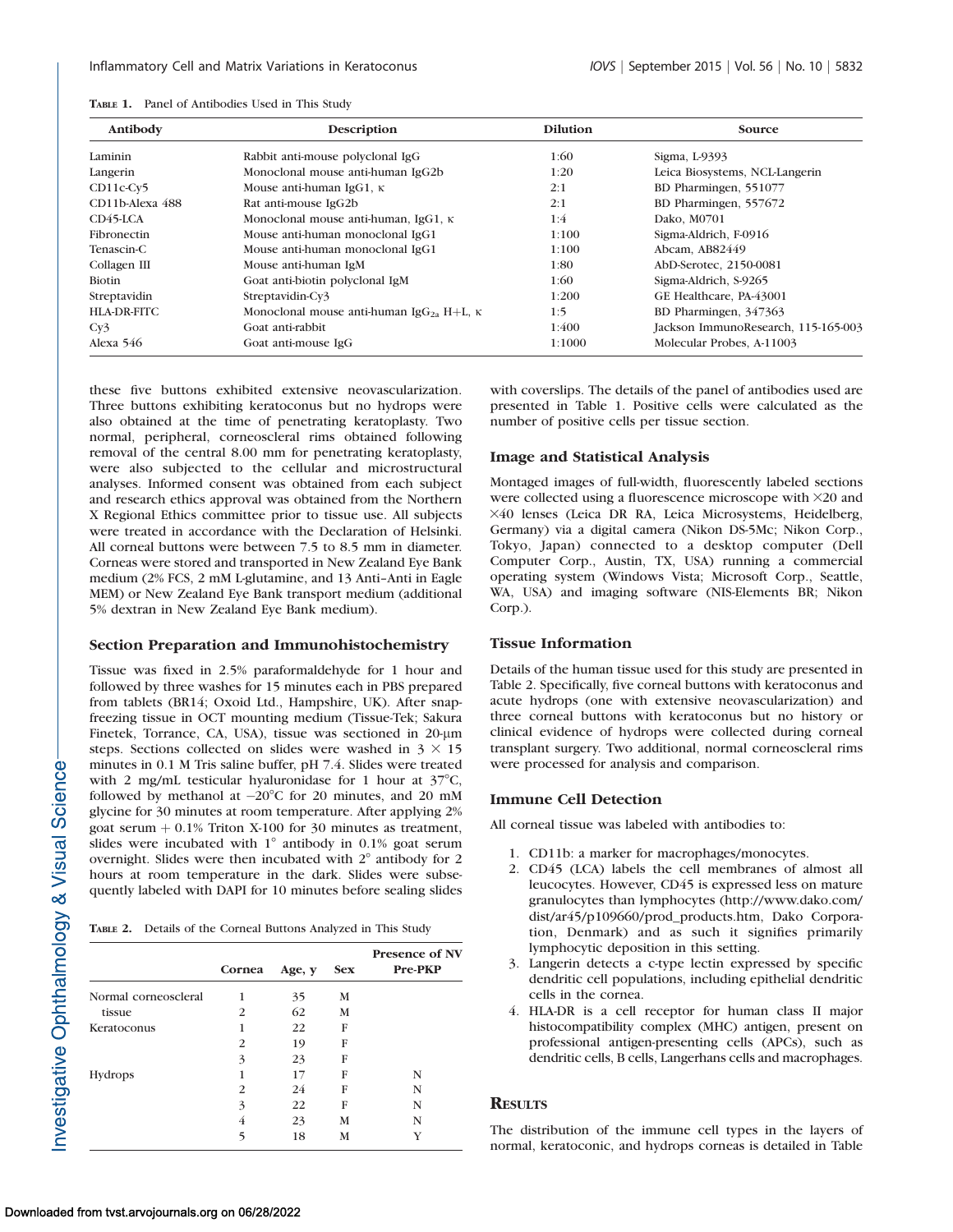## Matrix Deposition Associated With Scar Formation

## **DISCUSSION**

Investigative Ophthalmology & Visual Science

|                                                                                                                                                                                                                                                                                                                                                                                                                                                                                                                                         |                                                                                    | CD11b                                                                                                                                              |                                                                                                                                                                                                                                                                                                                                                                                     |                                                                                                                                                                                                                                                                                                                                                                            | $CD45$ -LCA                                                                                                                                                                                                                                                            |                                                                                                                                                                                                                                                                                                           |                                                                                  | HLA-DR                                                                                                                                                                                                                                                                                                                   |                                                                                                                                                                                                                                                                                                                                         |                                                                                                                                                                                                                                                                                          | Langerin                                                                                                                                                                                                                |                                                                                                                                                                                                                                                                                                                          |
|-----------------------------------------------------------------------------------------------------------------------------------------------------------------------------------------------------------------------------------------------------------------------------------------------------------------------------------------------------------------------------------------------------------------------------------------------------------------------------------------------------------------------------------------|------------------------------------------------------------------------------------|----------------------------------------------------------------------------------------------------------------------------------------------------|-------------------------------------------------------------------------------------------------------------------------------------------------------------------------------------------------------------------------------------------------------------------------------------------------------------------------------------------------------------------------------------|----------------------------------------------------------------------------------------------------------------------------------------------------------------------------------------------------------------------------------------------------------------------------------------------------------------------------------------------------------------------------|------------------------------------------------------------------------------------------------------------------------------------------------------------------------------------------------------------------------------------------------------------------------|-----------------------------------------------------------------------------------------------------------------------------------------------------------------------------------------------------------------------------------------------------------------------------------------------------------|----------------------------------------------------------------------------------|--------------------------------------------------------------------------------------------------------------------------------------------------------------------------------------------------------------------------------------------------------------------------------------------------------------------------|-----------------------------------------------------------------------------------------------------------------------------------------------------------------------------------------------------------------------------------------------------------------------------------------------------------------------------------------|------------------------------------------------------------------------------------------------------------------------------------------------------------------------------------------------------------------------------------------------------------------------------------------|-------------------------------------------------------------------------------------------------------------------------------------------------------------------------------------------------------------------------|--------------------------------------------------------------------------------------------------------------------------------------------------------------------------------------------------------------------------------------------------------------------------------------------------------------------------|
|                                                                                                                                                                                                                                                                                                                                                                                                                                                                                                                                         | Epithelium                                                                         | Stroma                                                                                                                                             | Endotheliun                                                                                                                                                                                                                                                                                                                                                                         | Epithelium                                                                                                                                                                                                                                                                                                                                                                 | Stroma                                                                                                                                                                                                                                                                 | Endothelium                                                                                                                                                                                                                                                                                               | Epithelium                                                                       | Stroma                                                                                                                                                                                                                                                                                                                   | Endothelium                                                                                                                                                                                                                                                                                                                             | Epithelium                                                                                                                                                                                                                                                                               | Stroma                                                                                                                                                                                                                  | Endothelium                                                                                                                                                                                                                                                                                                              |
| Normal corneosleral<br>tissue                                                                                                                                                                                                                                                                                                                                                                                                                                                                                                           |                                                                                    |                                                                                                                                                    |                                                                                                                                                                                                                                                                                                                                                                                     |                                                                                                                                                                                                                                                                                                                                                                            | $\begin{array}{c}\n a \\ c \\ d \\ d \\ e\n \end{array}$                                                                                                                                                                                                               |                                                                                                                                                                                                                                                                                                           |                                                                                  |                                                                                                                                                                                                                                                                                                                          |                                                                                                                                                                                                                                                                                                                                         |                                                                                                                                                                                                                                                                                          | $\sim$ $\infty$ $\sim$ $\sim$ $-$                                                                                                                                                                                       |                                                                                                                                                                                                                                                                                                                          |
| Keratoconus                                                                                                                                                                                                                                                                                                                                                                                                                                                                                                                             |                                                                                    | $\sim$                                                                                                                                             |                                                                                                                                                                                                                                                                                                                                                                                     |                                                                                                                                                                                                                                                                                                                                                                            |                                                                                                                                                                                                                                                                        |                                                                                                                                                                                                                                                                                                           |                                                                                  |                                                                                                                                                                                                                                                                                                                          |                                                                                                                                                                                                                                                                                                                                         |                                                                                                                                                                                                                                                                                          |                                                                                                                                                                                                                         |                                                                                                                                                                                                                                                                                                                          |
| $\sim$                                                                                                                                                                                                                                                                                                                                                                                                                                                                                                                                  | U <sub>0</sub>                                                                     | $\sim$                                                                                                                                             |                                                                                                                                                                                                                                                                                                                                                                                     | $\frac{5}{2}$                                                                                                                                                                                                                                                                                                                                                              |                                                                                                                                                                                                                                                                        |                                                                                                                                                                                                                                                                                                           |                                                                                  | $\frac{36}{112}$                                                                                                                                                                                                                                                                                                         | $\sim$<br>4                                                                                                                                                                                                                                                                                                                             |                                                                                                                                                                                                                                                                                          |                                                                                                                                                                                                                         |                                                                                                                                                                                                                                                                                                                          |
| Hydrops                                                                                                                                                                                                                                                                                                                                                                                                                                                                                                                                 | 83                                                                                 |                                                                                                                                                    |                                                                                                                                                                                                                                                                                                                                                                                     |                                                                                                                                                                                                                                                                                                                                                                            |                                                                                                                                                                                                                                                                        |                                                                                                                                                                                                                                                                                                           | $\circ$ $\sim$                                                                   |                                                                                                                                                                                                                                                                                                                          |                                                                                                                                                                                                                                                                                                                                         |                                                                                                                                                                                                                                                                                          |                                                                                                                                                                                                                         |                                                                                                                                                                                                                                                                                                                          |
| $\sim$                                                                                                                                                                                                                                                                                                                                                                                                                                                                                                                                  |                                                                                    |                                                                                                                                                    |                                                                                                                                                                                                                                                                                                                                                                                     |                                                                                                                                                                                                                                                                                                                                                                            |                                                                                                                                                                                                                                                                        |                                                                                                                                                                                                                                                                                                           |                                                                                  |                                                                                                                                                                                                                                                                                                                          |                                                                                                                                                                                                                                                                                                                                         |                                                                                                                                                                                                                                                                                          |                                                                                                                                                                                                                         |                                                                                                                                                                                                                                                                                                                          |
|                                                                                                                                                                                                                                                                                                                                                                                                                                                                                                                                         |                                                                                    |                                                                                                                                                    |                                                                                                                                                                                                                                                                                                                                                                                     |                                                                                                                                                                                                                                                                                                                                                                            |                                                                                                                                                                                                                                                                        |                                                                                                                                                                                                                                                                                                           | $\circ$                                                                          |                                                                                                                                                                                                                                                                                                                          |                                                                                                                                                                                                                                                                                                                                         | S                                                                                                                                                                                                                                                                                        | $\mathbf{C}$                                                                                                                                                                                                            |                                                                                                                                                                                                                                                                                                                          |
|                                                                                                                                                                                                                                                                                                                                                                                                                                                                                                                                         |                                                                                    |                                                                                                                                                    |                                                                                                                                                                                                                                                                                                                                                                                     | $\overline{19}$                                                                                                                                                                                                                                                                                                                                                            | 352                                                                                                                                                                                                                                                                    | 14                                                                                                                                                                                                                                                                                                        |                                                                                  |                                                                                                                                                                                                                                                                                                                          |                                                                                                                                                                                                                                                                                                                                         |                                                                                                                                                                                                                                                                                          |                                                                                                                                                                                                                         |                                                                                                                                                                                                                                                                                                                          |
| cell and matrix changes associated with advanced keratoconus,<br>with and without acute corneal hydrops, in direct comparison<br>with normal corneoscleral tissue. To our knowledge, this is the<br>first immunohistochemical investigation of corneal hydrops in<br>keratoconus, with earlier published laboratory studies in the<br>literature of hydrops consisting mainly of histological case<br>reports. <sup>7,8</sup> More recently, in vivo confocal microscopy (IVCM)<br>and other anterior segment imaging technologies have | <b>DISCUSSION</b><br>In undertaking this study, we aimed to investigate the immune | met's membrane (Fig. 2I, arrowheads).<br>No labeling was observed in any tissue sections labeled with<br>the tenascin-C antibody (data not shown). | observed (Fig. 2G, arrowheads) and punctate staining of<br>collagen III throughout the stroma with strongest labeling in<br>the posterior stroma immediately adjacent to Descemet's<br>membrane (Fig. 2H, arrowheads). Similarly, staining for laminin<br>in hydrops associated keratoconic corneas was observed in the<br>stroma immediately adjacent to Bowman's layer and Desce- | (Fig. 2D) and collagen III (Fig. 2E) in the mid- and anterior<br>stroma, while laminin showed some deposition in the mid/<br>anterior stroma, but most deposition occurred in the epithelial<br>basement membrane and Bowman's layer (Fig. 2F). In<br>keratoconic tissue with associated hydrops, deposition of<br>small amounts of fibronectin in Descemet's membrane was | Positive staining for fibronectin is also visible in the peripheral<br>corneoscleral stroma (Fig. 2A) and small amounts of collagen<br>III are also visible (Fig. 2B). Examination of keratoconic tissue<br>showed significant and extensive deposition of fibronectin | Extracellular matrix molecule production associated with scar<br>formation was assessed using labeling to fibronectin, collagen<br>III, tenascin-C and generic laminin.<br>In normal tissue, fibronectin, collagen III and laminin are all<br>detected within the sclera and limbal regions (Figs. 2A-C). | normal corneoscleral tissue.<br>Matrix Deposition Associated With Scar Formation | Antigen-presenting cells were only identified in the stroma<br>of two-thirds of the keratoconic buttons and not in the<br>hydrops-associated keratoconic buttons or normal tissue; while<br>macrophages were found to be present in the epithelium and<br>stroma of the keratoconic tissue samples but not in hydrops or | stroma of all keratoconic buttons examined, but were not seen<br>in hydrops-associated keratoconic tissue. Very high numbers of<br>leucocytes were present in the stroma of the corneal button<br>with both hydrops and neovascularization and notably<br>leucocytes were identified in the endothelium of this tissue<br>sample alone. | keratoconic or hydrops tissue.<br>The presence of leucocytes was noticeably higher within<br>the epithelium of keratoconic tissues, with or without a history<br>of acute hydrops, compared with normal corneoscleral tissue.<br>Leucocytes were found in significant numbers within the | shown in Figure 1.<br>All corneal tissue examined, including normal corneoscleral<br>rims, exhibited sparse Langerin positive cells in the epithelium<br>and stromal layers. No increase in these cells was observed in | 3. Statistical analysis of the groups was not possible due to the<br>small number of samples and the range of staining seen within<br>each group. Thus quantitation of immune cell numbers is<br>represented as a total cell count per section rather than a<br>mean. Representative images of the labeling observed are |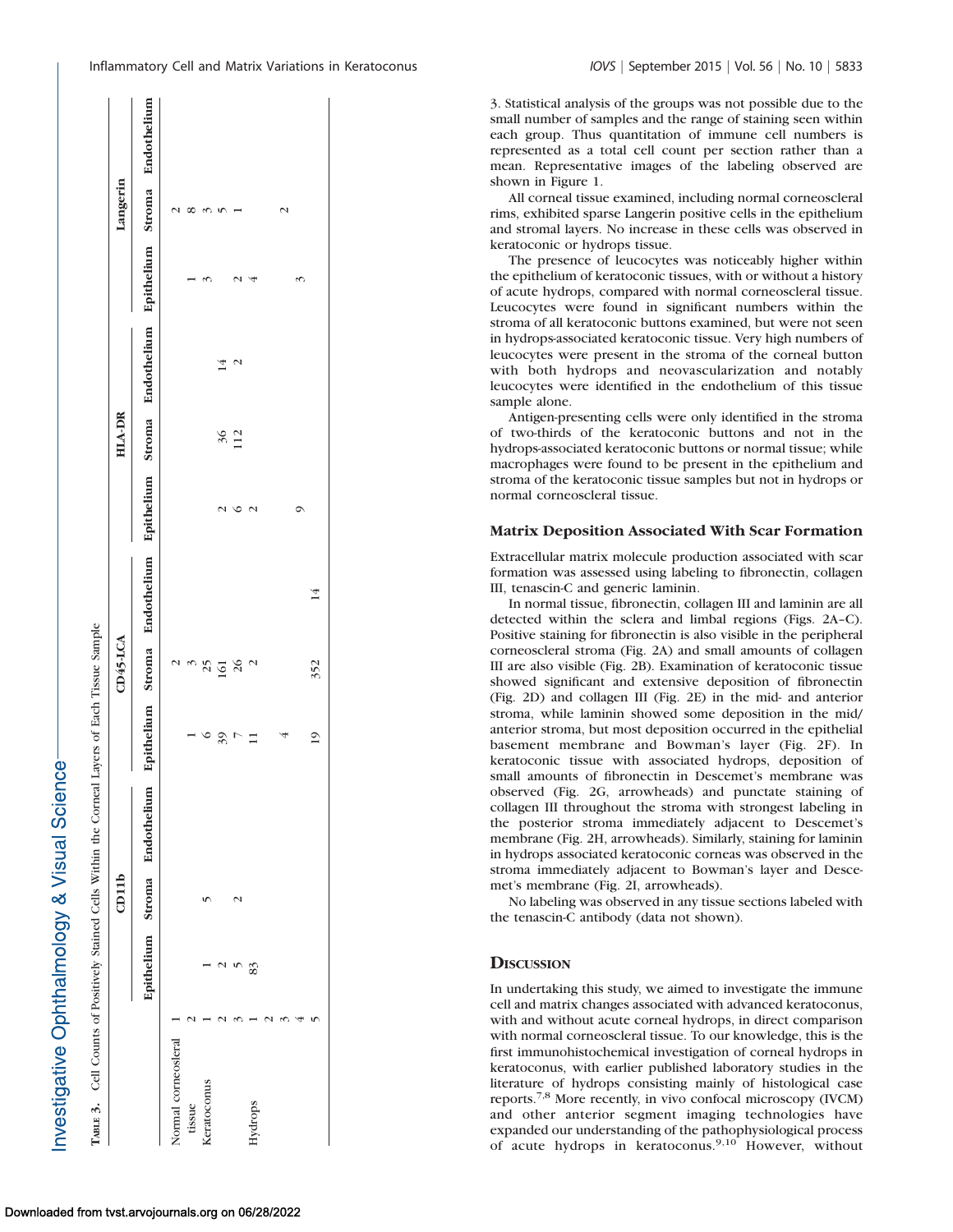

immunohistochemical labeling, it is difficult to accurately interpret the ultrastructural changes beyond speculation.

## A Role for Inflammation in Keratoconus?

Perhaps the most important overall observations are the extensive presence of inflammatory cells in keratoconic corneas. CD11b<sup>+</sup> monocytic cells, APCs including Langerhans cells, and leucocytes have been demonstrated throughout layers of keratoconic corneas. In recent years, a paradigm shift has taken place and the tenet that the human cornea is devoid of all bone marrow–derived cellular elements has been refuted. Independent research groups have identified the presence of  $CD11c<sup>+</sup> CD11b<sup>-</sup>$  Langerhans cells in the epithelium,  $11,12$ Leucocytic cells that are  $CD45<sup>+</sup>$  in the corneal stroma,<sup>13,14</sup> a separate, distinct population of myeloid monocytic (CD11b<sup>+</sup>)  $CD11c<sup>+</sup>$  dendritic cells in the very anterior portions of the cornea stroma,<sup>13</sup> and a population of CD14<sup>+</sup> undifferentiated cells have been identified throughout the stroma.<sup>11,13</sup> Therefore, the discovery of the presence of some of these cells in keratoconic corneal tissue is perhaps not surprising.

However, this study demonstrated the presence of  $CD11b^+$ monocytic cells, likely macrophages, in both the stroma and the basal epithelium of the keratoconic corneas. This cell type is now understood to be part of the resident myeloid cell population of the normal corneal stroma. Following insults to the cornea, macrophage infiltration of the corneal stroma following infiltration by neutrophils recruited from the limbal cell population is part of the inflammatory cascade, usually in response to a breach of the blood-aqueous barrier.15,16 The presence of macrophages in the basal epithelium in the current study is likely to be representative of inflammatory recruitment of macrophages, as monocytic cells have not previously been found in the normal healthy corneal epithelium nor were they found in the normal corneoscleral tissue examined in this study. One hydrops-associated keratoconic button showed greater numbers of macrophage recruitment to the epithelium and this may represent a cornea with hydrops extending to the peripheral cornea and limbus.

A chronic inflammatory process in the setting of keratoconus is further supported by the presence of increased leucocytic deposition in the anterior to mid stroma, as demonstrated by positive labeling with CD45 (LCA) antibody.

Interestingly, large numbers of leucocytes were present in the stroma, epithelium and even the endothelium of the single cornea that sustained hydrops extending to the limbus with subsequent neovascularization.

We postulate that the presence of these cells is directly associated with the development of neovascularization as leucocytes that mediate these immuno-inflammatory responses are derived from the (limbal) intravascular compartment and as such, the greater the surface area the blood vessels have with the tissue, the more pronounced the effect of the inflammatory process.18

In contrast, the presence of langerin-positive dendritic cells in the corneal epithelium and anterior stroma likely does not necessarily signify an alteration in the cell population in keratoconic tissue, since resident dendritic cells have been demonstrated in the corneal basal epithelium previously.12,19

FIGURE 1. Macrophages (11b) are identified within the epithelium of a hydrops associated keratoconic cornea (HY). Leucocytes (45) and APCs (DR) are seen within the epithelium and stroma of keratoconic tissue (KC). Langerhans cells (LAN) are associated with the basal epithelium of normal cornea (N) and vast amounts of leucocytes (45) are seen within the stroma and epithelium of a neovascularized hydrops cornea (HY-NEO). Scale bar: 100 µm.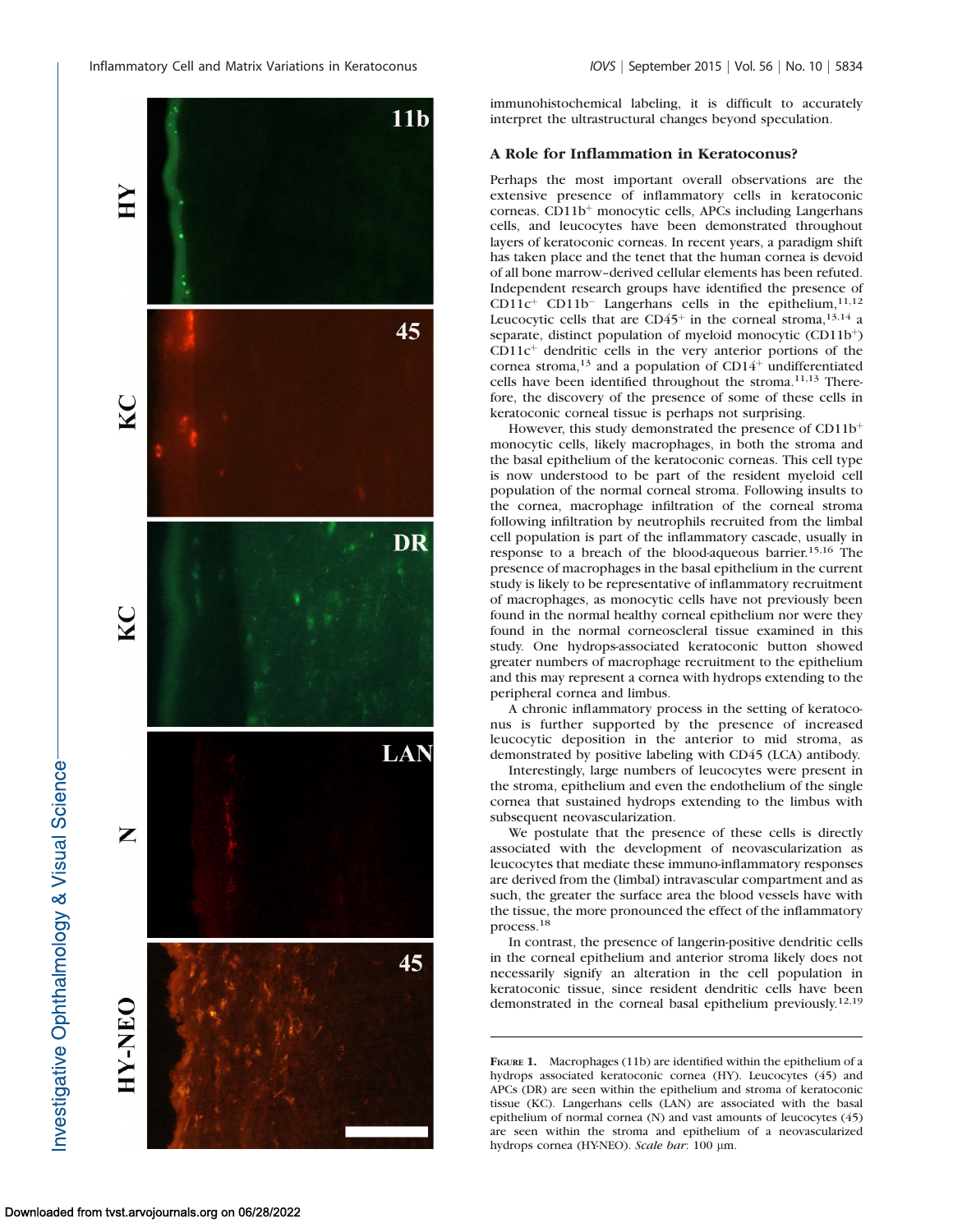

FIGURE 2. Representative cross sections of corneal tissue from normal corneoscleral buttons (A-C) keratoconic (D-F) and hydrops associated samples (G-I). All sections are oriented with the epithelium to the left and endothelium to the right. The normal tissue was obtained from a limbal rim and thus shows the transition from sclera (S) through the limbus (L) and into the peripheral cornea (C). Scale bar: 50 µm.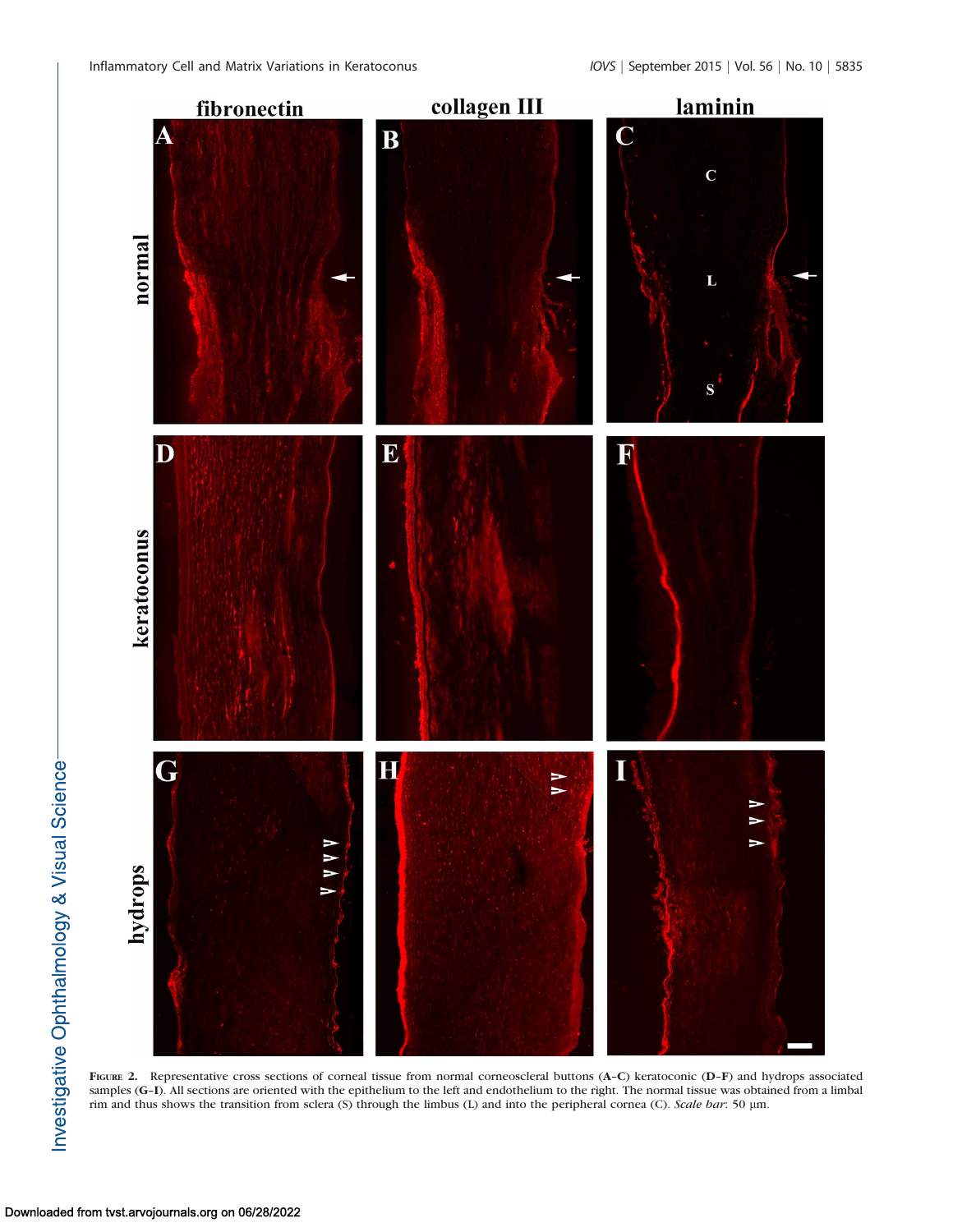Further support of this is that these cells are located paracentrally, and very sparsely. This is consistent with the findings by Mayer et al.<sup>20</sup> in a population of post herpes keratitis, post graft rejection, and keratoconic corneas post penetrating keratoplasty.

Interestingly, the immune cell populations that were elevated in keratoconic tissue compared with normal corneoscleral tissue mostly seemed to be down-regulated in the hydrops-affected corneas, which may indicate that inflammation is associated with advanced keratoconus but not with hydrops formation.

## Matrix Remodeling

This study also examined the matrix molecule deposition and remodeling that occurred within the keratoconic process and whether distinct differences could be identified following hydrops.

Analysis of fibronectin, collagen III and generic laminin were used as indicators of tissue remodeling indicative of scar formation and all three molecules exhibited distinct profiles within the corneas with keratoconus but no hydrops, with fibronectin being deposited within the anterior and central two-thirds of the stroma and collagen III appearing in less organized areas within the middle third of the stroma. Laminin staining was diffusely deposited around the epithelial basement membrane and Bowman's layer.

These patterns were distinctly different from those observed in corneas with keratoconus and hydrops where the staining pattern of all three molecules became punctate with deposition primarily seen in Descemet's membrane and the immediately adjacent stroma. It is likely that the deposition of these matrix molecules is in direct response to the matrix damage caused by the edema that classically defines hydrops and that the deposition occurs at the site of swelling and water influx sustained by the breaches in Descemet's membrane. Future coordination of clinical imaging and laboratory studies may even be able to colocalize the site of hydrops initiation and matrix remodeling.

Interestingly, laminin deposition following trauma may be slightly increased in keratoconic corneas compared with nonkeratoconic corneas.<sup>22</sup> In the present study, laminin deposition has been demonstrated in very localized areas of the stroma, more prominently in the anterior-to-mid-stroma, representative of a fibrotic process. Increased laminin deposition in the epithelial basement membrane, gaps in Bowman's layer and anterior stroma has previously been described in scarred keratoconic corneas (a history of hydrops not indicated).<sup>25</sup> Sparse laminin deposition has also been documented in association with subepithelial fibrosis in bullous keratopathy,<sup>26</sup> a process not too dissimilar to acute hydrops.

Unfortunately, we were unable to identify the unusual stromal cells (with large speckled cell bodies and elongated branching cell processes) previously reported by our team $4$  on IVCM analysis of two corneas with hydrops that developed neovascularization (one of which was analyzed in this study). While these cells were postulated to be specific APCs, we have not been able to isolate them ex vivo. This is despite the fact that other investigators have found higher dendritic cell density ex vivo with immunohistochemistry than with IVCM.<sup>20</sup> The possible reasons for this are: first, that the cells were no longer present at the site identified by the in vivo investigation, either due to their disappearance following hydrops resolution or they were sensitive to the tissue processing regimen; or second, that the appropriate antibody markers were not utilized to identify the cells.

In conclusion, with the assistance of immunohistochemistry, this study has confirmed the presence of a chronic inflammatory process in advanced keratoconus. However, the inflammatory process was not enhanced, possibly even attenuated in hydrops-associated keratoconus specimens, indicating that inflammation may not be involved in hydrops development or had resolved by the time of corneal transplantation. Specific matrix deposition profiles are seen in keratoconic tissue with and without associated hydrops that may correlate well with the scarring and loss of vision in these associated conditions, given that the majority of eyes post hydrops require corneal transplantation for visual rehabilitation.

## Acknowledgments

Supported by funding from the Auckland Medical Research Foundation and the Save Sight Society of New Zealand. JCFG was the recipient of a Health Research Council (NZ) Fellowship.

Disclosure: J.C. Fan Gaskin, None; I-P. Loh, None; C.N.J. McGhee, None; T. Sherwin, None

#### References

- 1. Krachmer JH, Feder RS, Belin MW. Keratoconus and related noninflammatory corneal thinning disorders. Surv Ophthalmol. 1984;28:293–322.
- 2. Edwards M, Clover GM, Brookes N, Pendergrast D, Chaulk J, McGhee CN. Indications for corneal transplantation in New Zealand: 1991-1999. Cornea. 2002;21:152–155.
- 3. Tuft SJ, Gregory WM, Buckley RJ. Acute corneal hydrops in keratoconus. Ophthalmology. 1994;101:1738–1744.
- 4. Lockington D, Fan Gaskin JC, McHhee CN, Patel DV. A prospective study of acute corneal hydrops by in vivo confocal microscopy in a New Zealand population with keratoconus. Br J Ophthalmol. 2014;98:1296–1302.
- 5. Cameron JA, Al-Rajhi AA, Badr IA. Corneal ectasia in vernal keratoconjunctivitis. Ophthalmology. 1989;96:1615–1623.
- 6. Al Suhaibani AH, Al-Rajhi AA, Al-Motowa S, Wagoner MD. Inverse relationship between age and severity and sequelae of acute corneal hydrops associated with keratoconus. Br J Ophthalmol. 2007;91:984–985.
- 7. Stone DL, Kenyon KR, Stark WJ. Ultrastructure of keratoconus with healed hydrops. Am J Ophthalmol. 1976;82:450-458.
- 8. Thota S, Miller WL, Bergmanson JP. Acute corneal hydrops: a case report including confocal and histopathological considerations. Cont Lens Anterior Eye. 2006;29:69–73.
- 9. Sharma N, Mannan R, Jhanji V, et al. Ultrasound biomicroscopy-guided assessment of acute corneal hydrops. Ophthalmology. 2012;118:2166–2171.
- 10. Basu S, Vaddavalli PK, Vemuganti GK, Ali MH, Murthy SI. Anterior segment optical coherence tomography features of acute corneal hydrops. Cornea. 2012;31:479–485.
- 11. Hamrah P, Huq SO, Liu Y, Zhang Q, Dana MR. Corneal immunity is mediated by heterogeneous population of antigenpresenting cells. J Leukoc Biol. 2003;74:172–178.
- 12. Hamrah P, Zhang Q, Liu Y, Dana MR. Novel characterization of MHC class II-negative population of resident corneal Langerhans cell-type dendritic cells. Invest Ophthalmol Vis Sci. 2002; 43:639–646.
- 13. Hamrah P, Liu Y, Zhang Q, Dana MR. The corneal stroma is endowed with a significant number of resident dendritic cells. Invest Ophthalmol Vis Sci. 2003;44:581–589.
- 14. Streilein JW. Immunologic privilege of the eye. Springer Semin Immunopathol. 1999;21:95–111.
- 15. Paterson CA, Williams RN, Parker AV. Characteristics of polymorphonuclear leucocyte infiltration into the alkali burned eye and the influence of sodium citrate. Exp Eye Res. 1984;39:701–708.